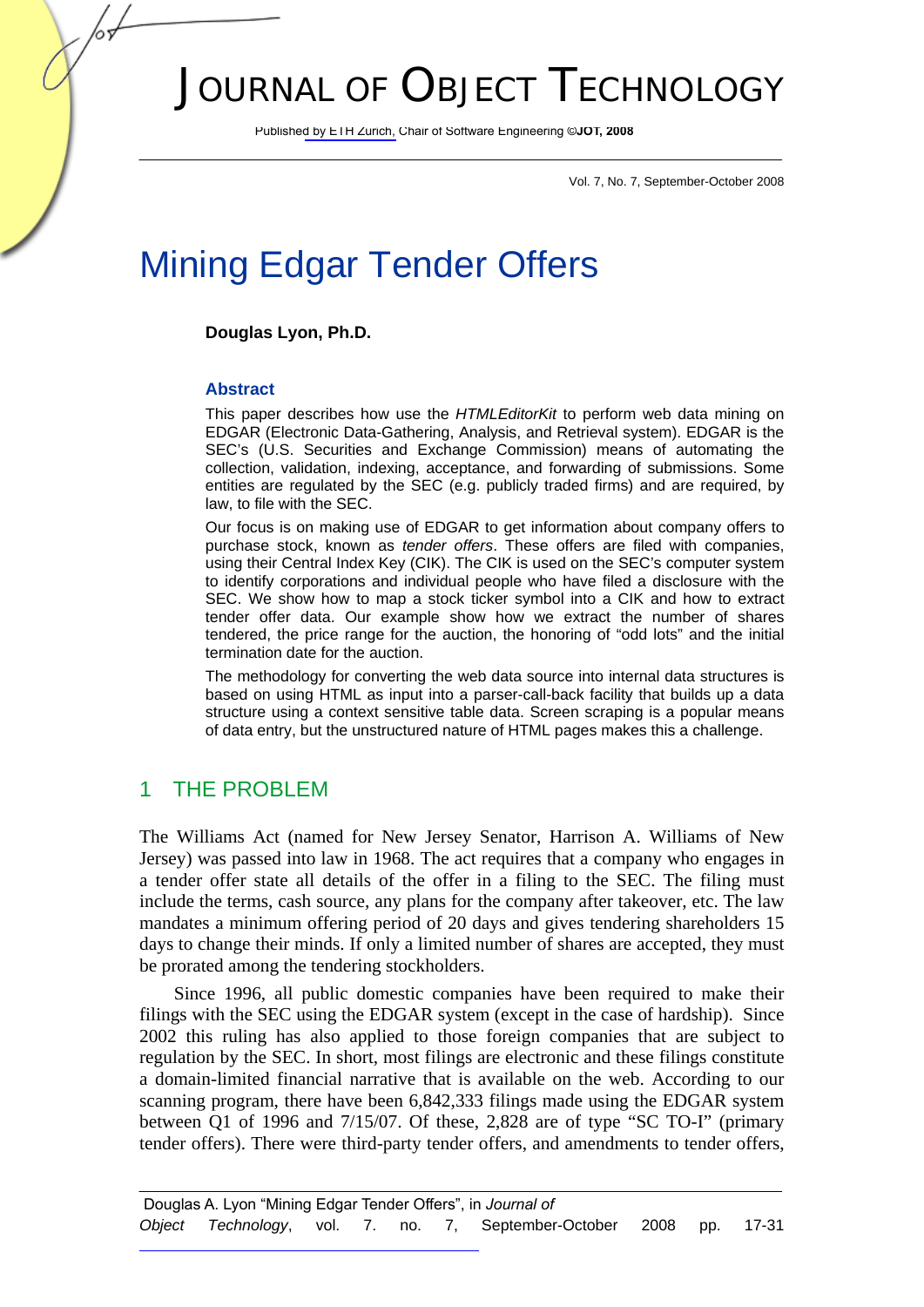but we did not count these. The massive nature of the database makes automation of the mining process desirable.

Thus, we are given an HTML data source, in EDGAR, and we would like to find a way to create an underlying data structure for describing tender offers that is both type-safe and well formulated.

We are motivated to study these problems for a variety of reasons. Firstly, for the purpose of conducting empirical studies, entering the data into the computer by hand is both error-prone and tedious. We seek a means to get this data, using free data feeds, so that we can build dynamically updated displays and perform data mining functions. Secondly, we find that domain limited data should be easier to parse, yet it is surprisingly difficult and these challenges enable us to hone our techniques for data mining. This example is used in a first course on network programming.

#### 2 FINDING THE DATA

Finding the data, on-line, and free, is a necessary first step toward this type of data mining. We obtain EDGAR filings by using the SEC's CIK (Central Index Key). The keys are stored in a table that is available via anonymous FTP at ftp.sec.gov. The table is updated daily and is large. The keys are also available via a web interface lookup feature. The interface requires a company name (not a ticker symbol). However, we are used to entering ticker symbols and prefer that be used for the interface. Thus, our first step is to map the ticker symbol into a company name, then use the company name to query the CIK database. It is then a matter of constructing an HTML parser that is able to extract the CIK from the EDGAR reply. For example:

http://www.sec.gov/cgi-bin/cik.pl.c?company=home+depot

This creates an output on the screen that looks Figure 1-1.



Figure 1-1. The EDGAR CIK

To synthesize the URL needed to get the data, we use:

```
public static String getUrlCIK2(String companyName) { 
         return "http://www.sec.gov/cgi-
bin/cik.pl.c?company=" +
```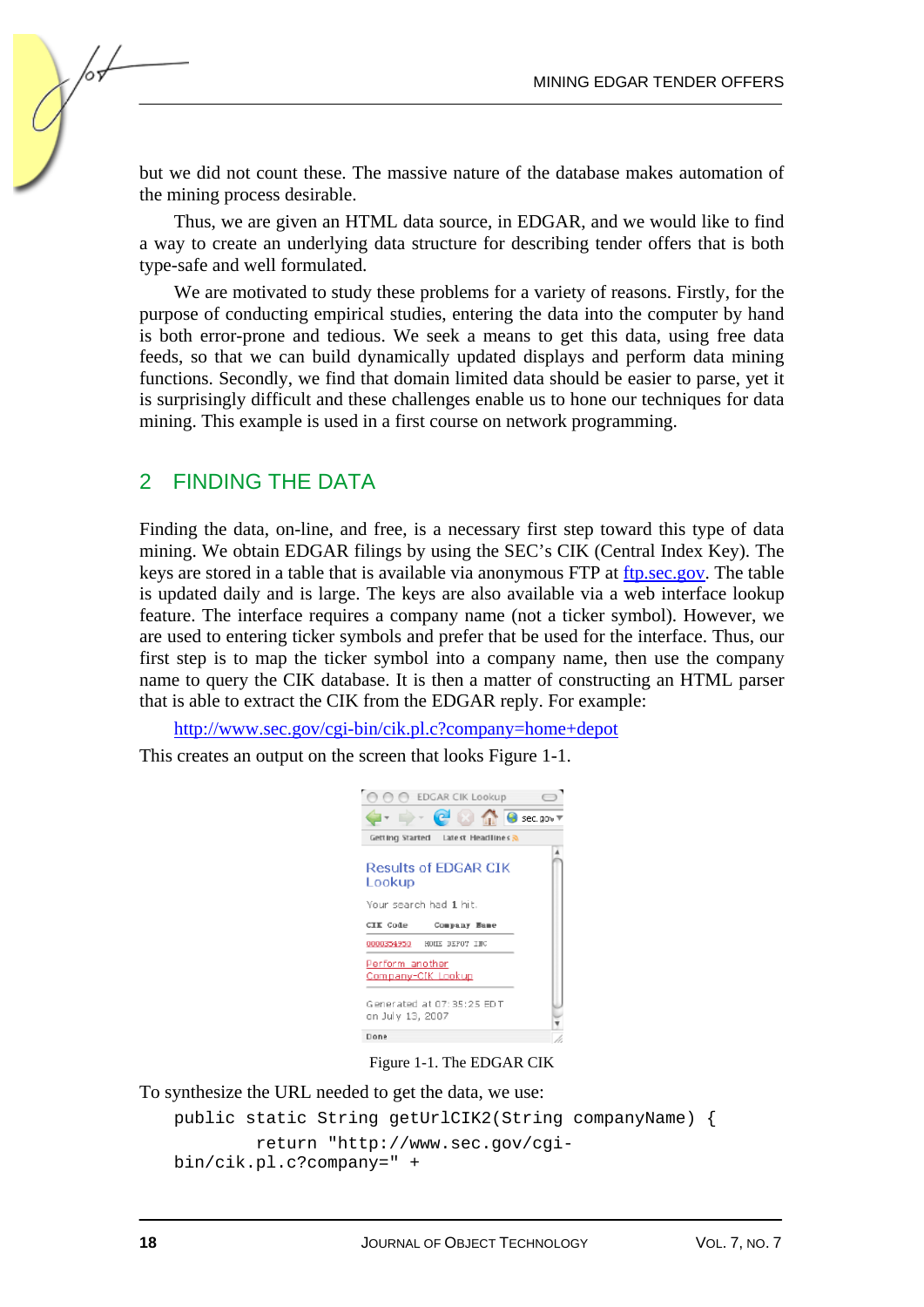```
 UrlUtils.conditionUrl(companyName);
```
Where:

}

```
public static String conditionUrl(String s){ 
        return s.replaceAll(" ","%20"); 
    }
```
Is needed to make sure that illegal URL characters, like spaces, are replace with their decimal equivalents. After a great deal of development, we discover that the EDGAR system has bugs in its' query results. For example, a search for: "Dominion Resources Inc" results in:

| 0000314712        | DOMINION RESOURCES INC /DE/ |  |
|-------------------|-----------------------------|--|
| 0000826613<br>/TA | DOMINION RESOURCES INC /TA/ |  |
| 0000715957        | DOMINION RESOURCES INC /VA/ |  |
| 0000314712        | DOMINION RESOURCES INC/DE/  |  |

The first (and last company) is "DIGITAL IMAGING RESOURCES INC". The second and third companies represent a change of location. For example, Dominion is listed as: "formerly: DOMINION RESOURCES INC /TA/ /TA (filings through 2006- 03-27))". Thus "getUrlCIK2" becomes the backup query engine, with the primary query formulated with:

```
public static String getUrlCIK(String companyName){ 
         return 
"http://www.edgarcompany.sec.gov/servlet/CompanyDBSearch?" 
+ 
                  "start_row=-1&end_row=-
1&main_back=1&cik=&company_name=" + 
                 UrlUtils.conditionUrl(companyName) + 
"&reporting_file_number=&series_id=&series_name=&" + 
                  "class_contract_id=&class_contract_name=&" 
+"state_country=NONE&city=&state_incorporation=NONE&" +
"zip_code=&last_update_from=&last_update_to=&page=summary&" 
+ 
                  "submit_button=View+Summary"; 
}
```
We automatically fall-back to the secondary source, in the case of primary source failure.

/sŁ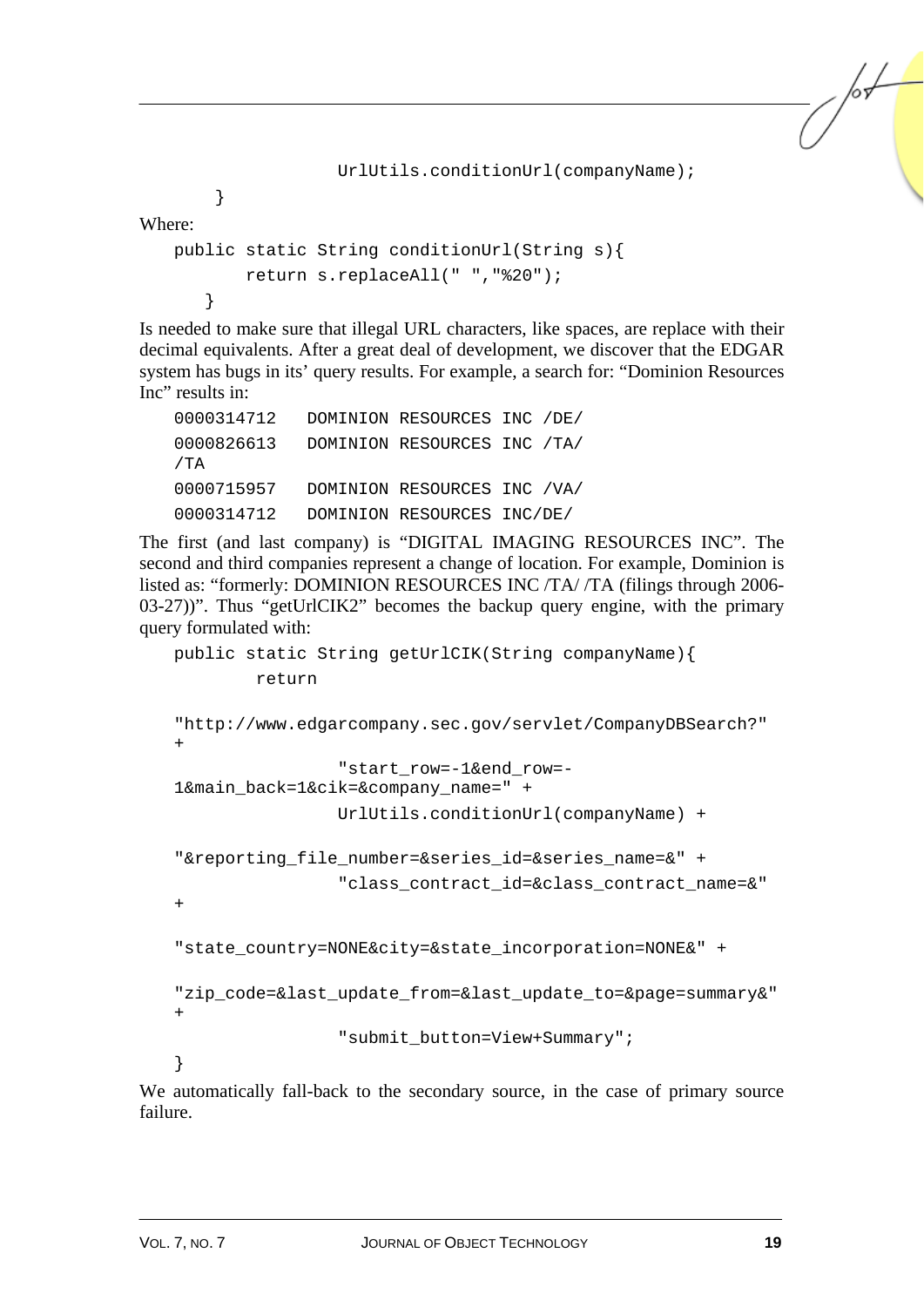#### 3 ANALYSIS

We use a *ParserCallBack* class to process the HTML data. The goal is to identify the relevant data in the HTML responses from the primary and secondary sources. In the case of the primary source, we get:

```
<AHREF="/servlet/CompanyDBSearch?page=detailed&cik=0000869614
&main_back=2">
```
And in the case of the secondary source we get *hrefs* in the form of:

```
<a href="browse-
edgar?action=getcompany&CIK=354950">0000354950</a>
```
Thus, we are interested in anchor tags that contain *href* attribute "CIK=". This is done with a combination of standard callback features and ad-hoc string manipulations. Each time we approach the problem of parsing new data, our goal is to make the parser tool a little bit more general (and thus reusable):

```
public class EdgarParser extends 
HTMLEditorKit.ParserCallback { 
     private HTML.Tag startTag = null; 
     private HTML.Tag endTag = null; 
     private String lastText = ""; 
    private int cik = 0;
     public EdgarParser(URL url) throws IOException, 
BadLocationException { 
         DataMiningUtils.mineParser(this, url); 
     } 
     /* 
    \leq \DeltaHREF="/servlet/CompanyDBSearch?page=detailed&cik=0000869614
&main_back=2"> 
      */ 
     public void handleStartTag(HTML.Tag startTag, 
MutableAttributeSet a, int pos) { 
         this.startTag = startTag; 
         if (startTag.equals(HTML.Tag.A)) { 
              String href = ((String) 
a.getAttribute(HTML.Attribute.HREF)).toUpperCase(); 
              if (href.contains("CIK=")) { 
                  String s = StringUtils.isolate(href, 
"CIK=", "&"); 
                 if (s := null) cik = Integer.parseInt(s);
```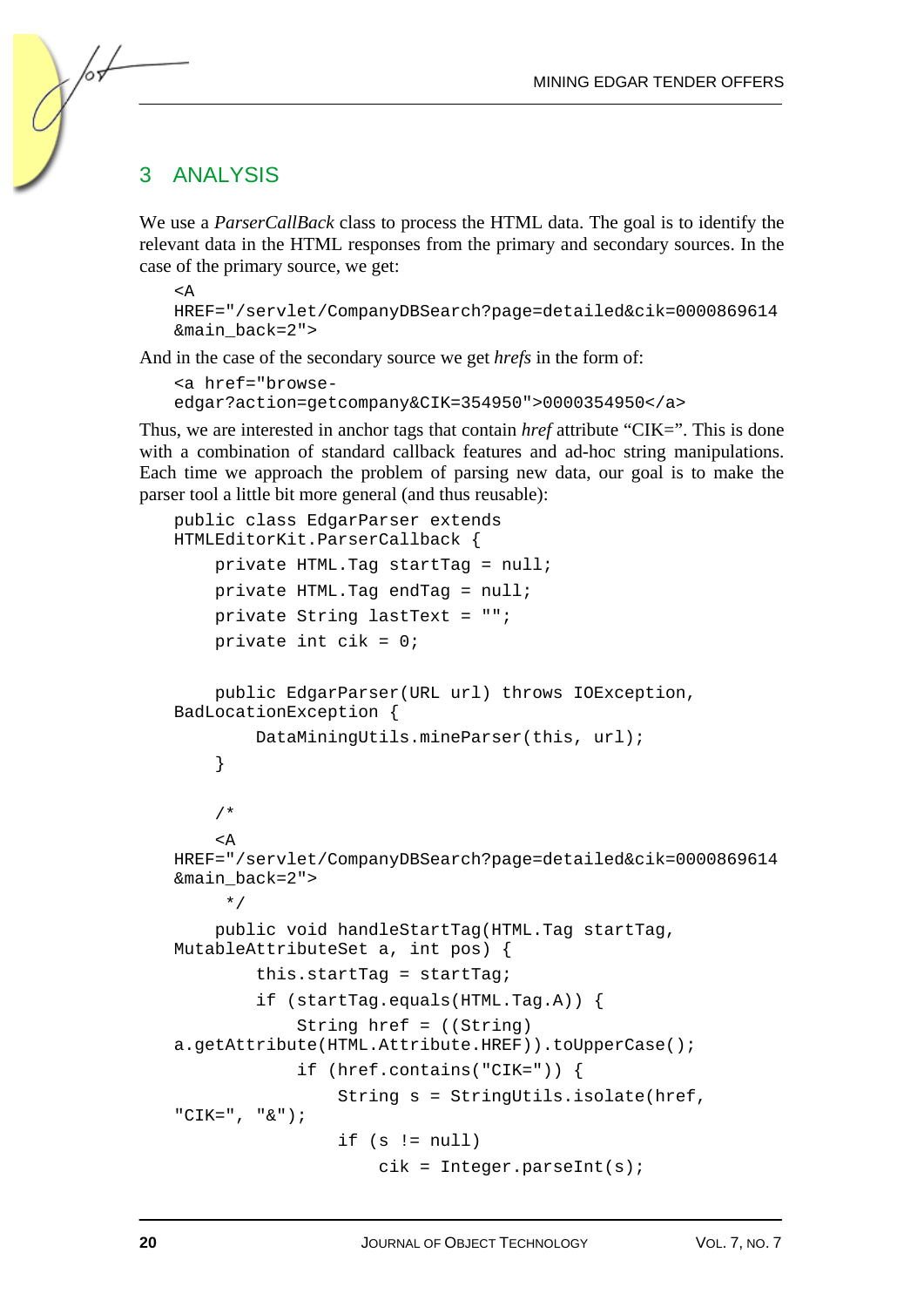```
 else //secondary url is being used 
                    cik = Integer.parseInt( 
href.substring(href.indexOf("CIK=") + 4)); 
 } 
 } 
    }
```
We are using the *ParserCallBack* to look for the primary and secondary URLs:

```
<A 
HREF="/servlet/CompanyDBSearch?page=detailed&cik=0000869614
&main_back=2">
```
and:

```
<a href="browse-
edgar?action=getcompany&CIK=354950">0000354950
```
For example, on the secondary URL, the *href* attribute that is returned is:

```
browse-edgar?action=getcompany&CIK=354950
```
Thus it is a simple (though data-specific) matter to isolate the CIK string and parse it. The CIK is now a unique key into the EDGAR database and is stored in:

```
public class Edgar { 
     private String symbol; 
    private int cik = 0;
     private URL urls[]; 
     private DarTo darTo; 
     private String companyName; 
     private String urlCik; 
     GoogleSummaryData gd; 
     public Edgar(String symbol) throws IOException, 
BadLocationException { 
        this.symbol = symbol{i} gd = new GoogleSummaryParser(symbol).getValue(); 
         companyName = gd.getCompanyName(); 
         getcik(); 
        darr = new DarTo(symbol);
     } 
     private void getcik() throws IOException, 
BadLocationException { 
         getCik1();
```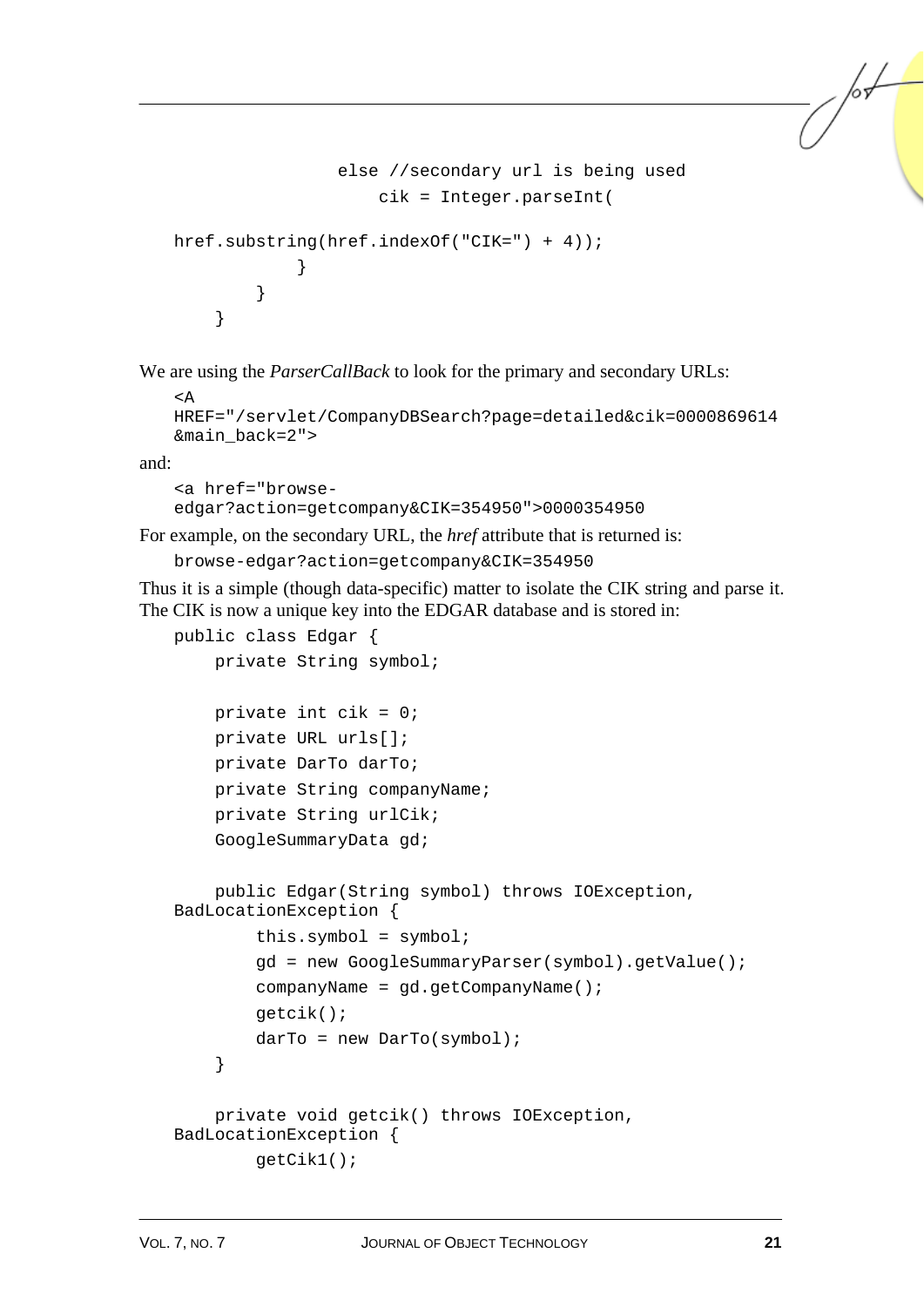```
if (cik == 0) {
             companyName = companyName.replaceAll("INC", 
"").trim(); 
             companyName = companyName.replaceFirst("-", " 
").trim(); 
             companyName = 
companyName.replaceFirst("\\(INTERACTIVE\\)", "").trim();
             getCik1(); 
 } 
     } 
     private void getCik1() throws IOException, 
BadLocationException { 
         urlCik = getUrlCIK(companyName); 
         EdgarParser ep = new EdgarParser(new URL(urlCik)); 
        cik = ep.getCik();
     }
```
We make use of the Google summary data because YAHOO finance tends to mangle the name of the company in its title. We obtain the Google summary in order to obtain the company name and then transform the name into a form that the Edgar system will recognize. The URL for Google finance is extracted from:

```
 public static URL getUrl(String ticker) throws 
MalformedURLException { 
          return new 
URL("http://finance.google.com/finance?q=" + 
                    ticker); 
      } 
                   D: 88.60 +0.11 (0.12%) - Dominion Resources, Inc.
               \OmegaGetting Started Latest Headlines 3
                                       tyon.docjava@gmail.com | Port
```
Dor

Figure 2-1. Sample Google output

Figure 2-1 shows the title in the sample Google output. The SEC wants the commas and periods removed from the title, in order to recognize the query. It also wants a series of other changes to *normalize* the form of the company name. This logic was incorporated, in an ad-hoc string manipulation procedure, embedded in the setter of the GoogleData:

```
public void setCompanyName(String companyName) { 
         companyName = 
companyName.toUpperCase().replaceFirst("THE", "").trim();
```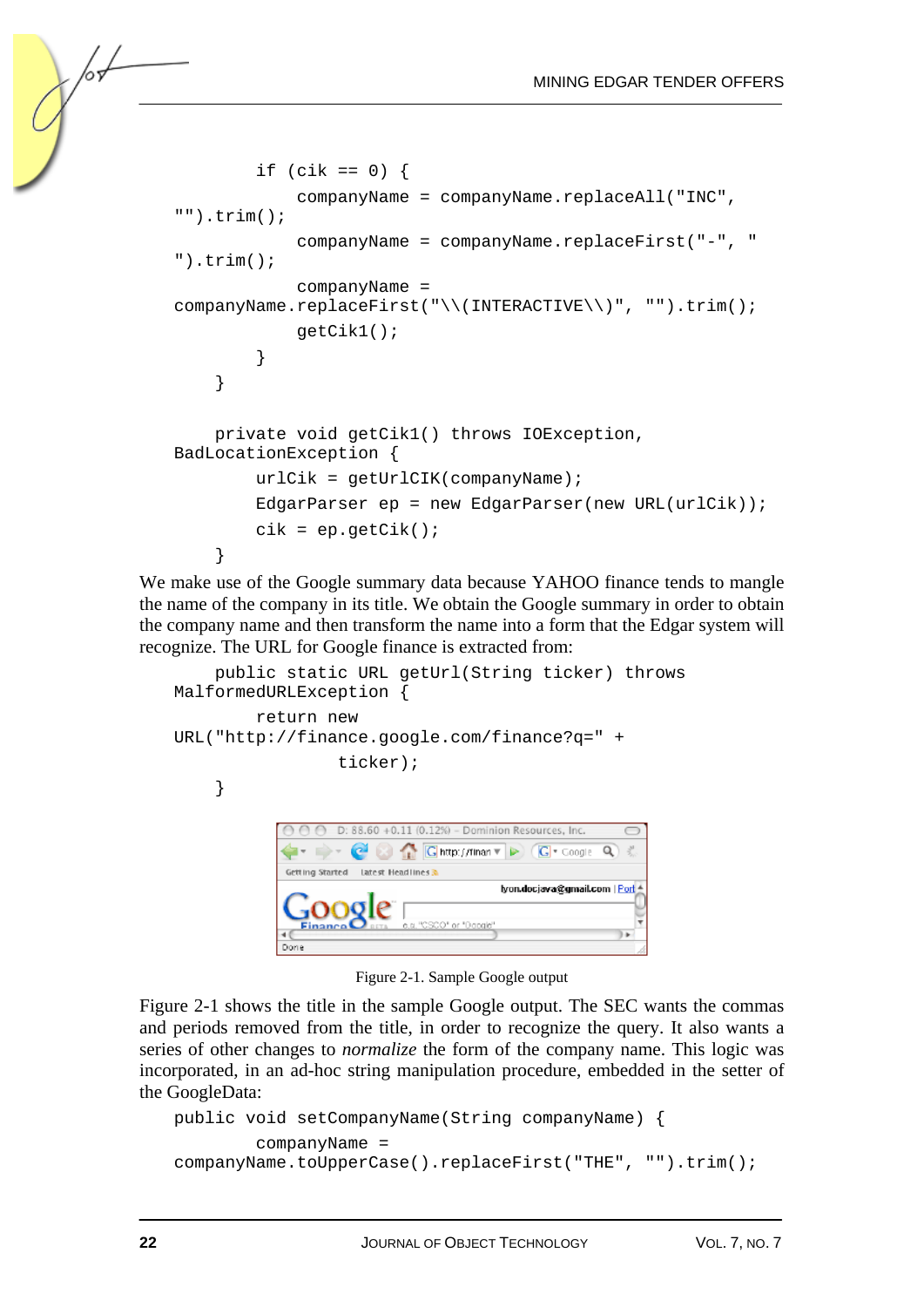```
companyName = companyName.replaceFirst("\\(USA\\)",
"").trim(); 
         companyName = 
companyName.replaceFirst("\\(CAPITAL\\)", "").trim(); 
         if (companyName.endsWith("CORPORATION")) 
             companyName = 
companyName.replaceAll("CORPORATION", "CORP").trim();
        companyName = companyName.replaceFirst("COMPANY",
"CO").trim(); 
         this.companyName = companyName.replaceAll(",", 
"") . replaceAll("\\'.". "") .trim();
     }
```
For example, the Edgar system is confused by "The Home Depot, Inc.", it wants "Home Depot Inc". Also, "TLC Vision Corporation (USA)" must be "TLC Vision Corporation" and "Liberty Media Corporation" must be "Liberty Media Corporation". However, "Document Sciences Corporation "must be written as "Document Sciences Corp".

Even more special cases are needed with the Edgar search engine when things don't work the first time, thus accounting for:

```
if (cik == 0) {
             companyName = companyName.replaceAll("INC",
" ").trim();
             companyName = companyName.replaceFirst("-", " 
").trim();
             companyName = 
companyName.replaceFirst("\\(INTERACTIVE\\)", "").trim(); 
             getCik1(); 
         }
```
## 4 BUILDING THE INTERFACE

We are interested in a new "killer application" for development, called the *JAddressBook* program. This program is able to chart historic stock volumes (and manage an address book, dial the phone, print labels, do data-mining, etc.). The program can be run (as a web start application) from:

http://show.docjava.com:8086/book/cgij/code/jnlp/addbk.JAddressBook.Main.jnlp

/sŁ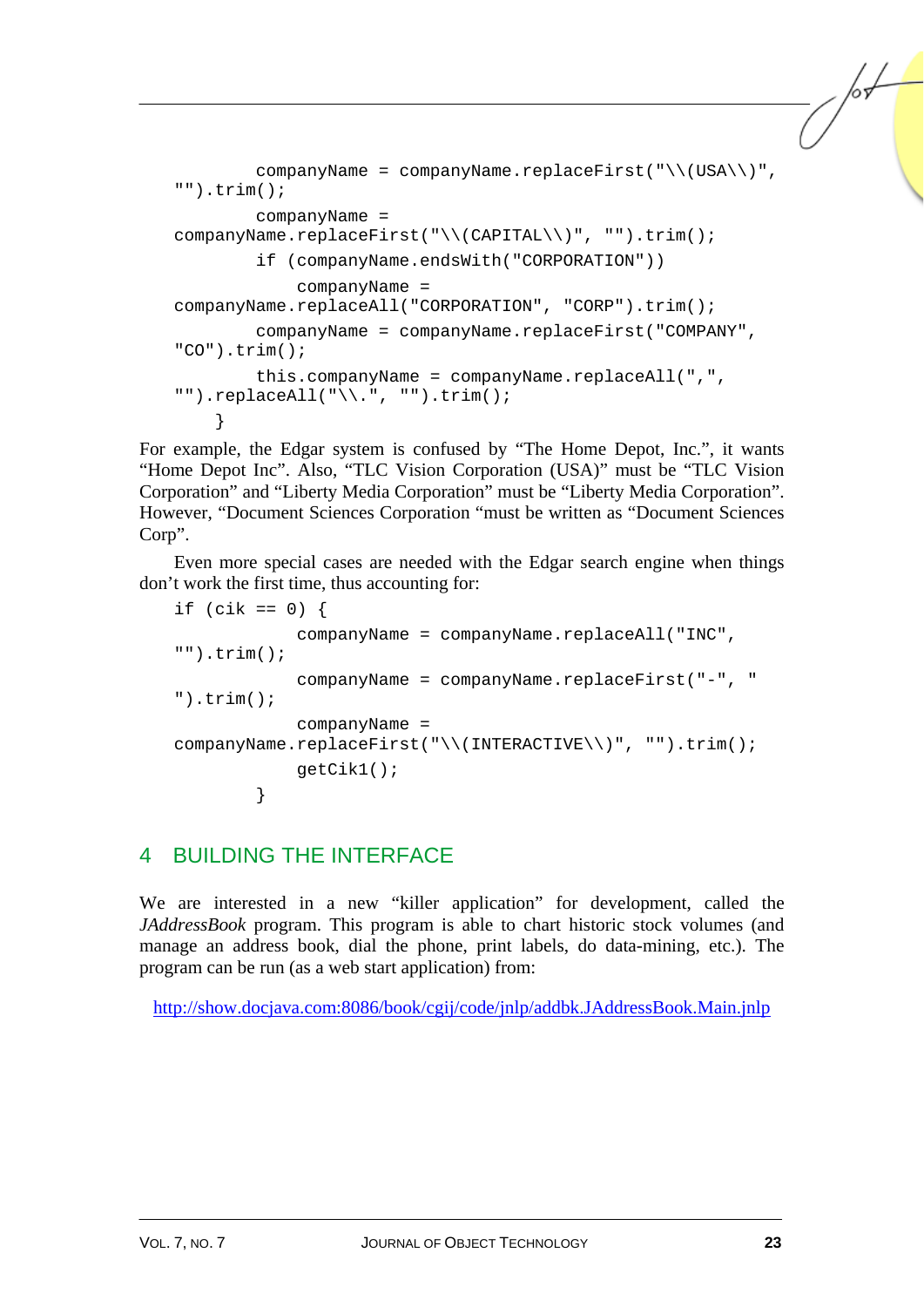| AAPL        | Control |
|-------------|---------|
| CBRL        |         |
| <b>SPOR</b> |         |
| SMG         |         |
| NCC         |         |
| EPL         |         |
| ATLS        |         |
| CE          |         |
| DP7         |         |
| LCAPA       | sub     |
| CCBP        |         |
| PGI         | done    |
| AACC        |         |
| NCI         |         |
| ENTG        |         |
| LINTA       |         |
| TLCV        |         |
| DOCX        |         |
| BIIB        |         |
| <b>BRKS</b> |         |
|             |         |

Figure 3-1. The Stock Symbols Dialog

Figure 3-1 shows entry of stock symbols into the stock symbols dialog. Once the user selects "done" a table of Edgar CIK numbers is constructed.

|                                                                                                                        | Mon Jul                                                                                                                                   |                                                                                                                                | Tue Jul 17                                                                                                                               |
|------------------------------------------------------------------------------------------------------------------------|-------------------------------------------------------------------------------------------------------------------------------------------|--------------------------------------------------------------------------------------------------------------------------------|------------------------------------------------------------------------------------------------------------------------------------------|
| Edit<br>File                                                                                                           |                                                                                                                                           | Edit<br>File                                                                                                                   |                                                                                                                                          |
| symbol<br>AAPL<br>CBRL<br>SPOR<br><b>SMG</b><br>NCC<br>EPL<br><b>ATLS</b><br>CE<br>DPZ<br>LCAPA<br>CCBP<br>PGI<br>AACC | cik<br>320193<br>1067294<br>892653<br>825542<br>69970<br>750199<br>1279228<br>1306830<br>1286681<br>869614<br>730030<br>880804<br>1264707 | symbol<br>AAPL<br>CBRL<br><b>SPOR</b><br><b>SMG</b><br>NCC<br>EPL.<br>ATLS<br>CE<br><b>DPZ</b><br>LCAPA<br>CCBP<br>PGI<br>AACC | cik<br>320193<br>1067294<br>892653<br>825542<br>69971<br>750199<br>1279228<br>103672<br>1286681<br>869614<br>928068<br>880804<br>1264707 |
| NCI<br><b>ENTG</b><br>LINTA<br>TLCV<br>DOCX<br><b>BIIB</b><br><b>BRKS</b>                                              | 1019737<br>1101302<br>869614<br>1010610<br>1016831<br>875045<br>933974                                                                    | NCI<br>ENTG<br>LINTA<br>TLCV<br>DOCX<br>BIIB<br>BRKS                                                                           | 1019737<br>1134623<br>869614<br>1010610<br>1016831<br>875045<br>933974<br>k                                                              |

Figure 3-1. The CIK table

Figure 3-1 shows an image of the CIK table for a series of different symbols. CIK numbers can help to obtain information, not only from the query system, but also from the FTP file system that mirrors the Edgar filings.

## 5 MINING THE FTP SITE

There are a series of ftp files that are available on the Edgar site. They are text files that have been compressed, using GZIP. The database is too large to fit into RAM, however, it can be scanned, gradually. Since 1996, there were 6,842,333 electronic filings made to the EDGAR system. These are indexed in compressed text files. There are 4 files per year (one per quarter). The indexed files show the CIK number and the

/0ъ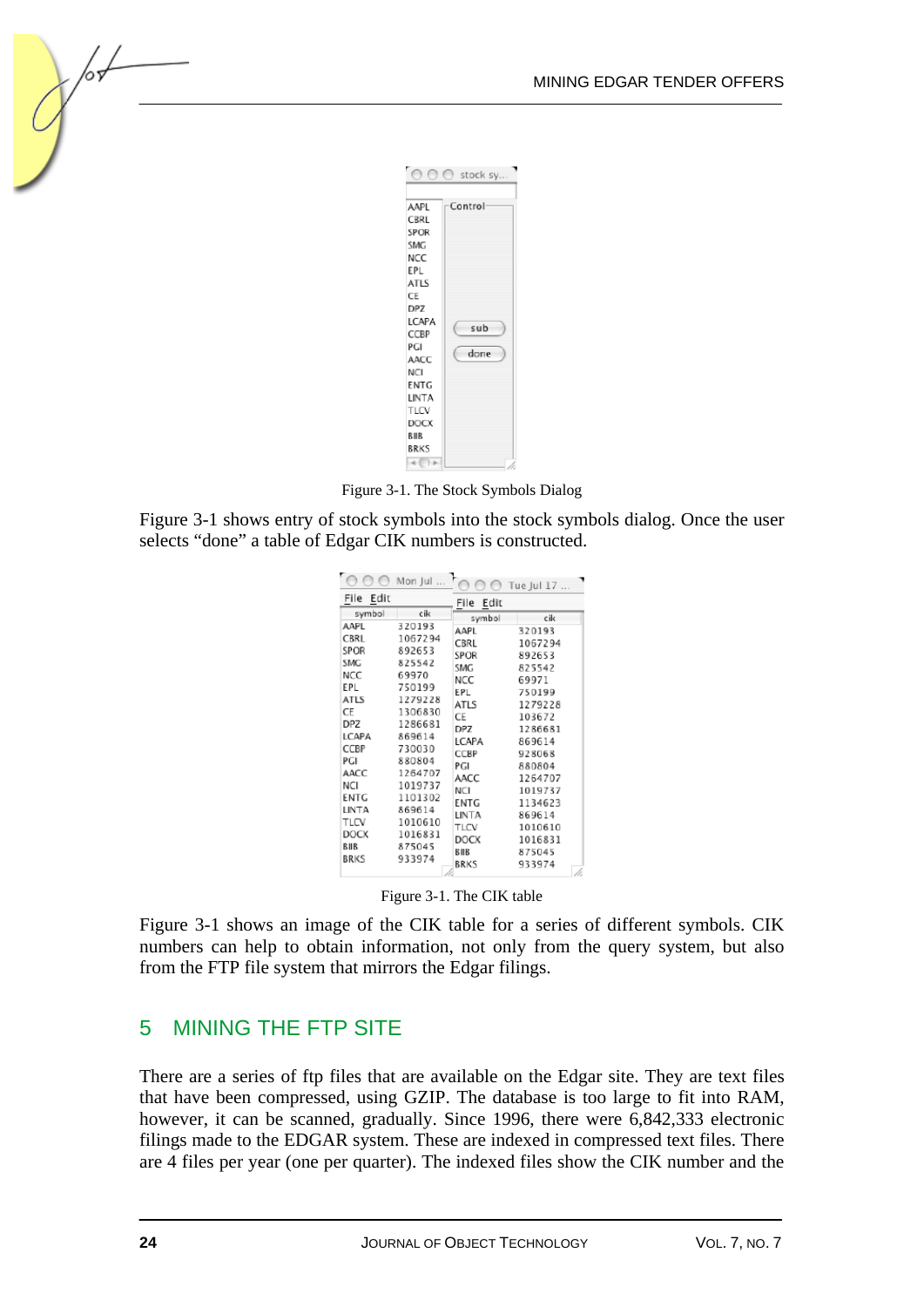*form type*. The form type is coded according to a standard. For example, we are interested in tender offers, so we can scan for form type "SC TO-I". Since 1996 there were 2,828 "SC TO-I" filings on EDGAR.

## 6 QUERY EDGAR TENDER OFFER FILINGS

In the previous section, we showed how to use EDGAR to obtain CIK data on a stock, given its symbol. In this we, how to process EDGAR tender offer filings on a stock, given its symbol. Queries can be formulated without a CIK and typed directly into a browser. For example, for Home Depot, the CIK is 353950, thus:

http://www.sec.gov/cgi-bin/browse-edgar?type=sc+to&dateb=&owner=include& count=40&action=getcompany&CIK=354950

Will return an output, in the browser that looks list Figure 4-1.

|                 |                                                                                                     | Company Information: HOME DEPOT INC                                              |                                                           |                                  |                          |  |
|-----------------|-----------------------------------------------------------------------------------------------------|----------------------------------------------------------------------------------|-----------------------------------------------------------|----------------------------------|--------------------------|--|
|                 |                                                                                                     | C & C + Google                                                                   |                                                           |                                  |                          |  |
| Getting Started | Latest Headlines R                                                                                  |                                                                                  |                                                           |                                  |                          |  |
| 770-433-82      | 2455 PACES FERRY ROAD.<br>ATLANTA GA 30339-4024                                                     | 2455 BACES FERRY ROAD<br>ATLANTA GA 30339-4024                                   | Harm II уре јас то<br>Prior to                            |                                  |                          |  |
|                 | Key to Descriptions                                                                                 |                                                                                  | Ownership? ® Include © Exclude © Only.<br>40 Entries - +1 | <b>Retrieve Selected Filings</b> |                          |  |
|                 | <b>[Paper]</b> Paper filings are available by film<br>number from the SEC Public<br>Reference Room. |                                                                                  |                                                           | Retrieve All Filings             |                          |  |
|                 | [Cover] Filing contains an SEC-released<br>cover letter or correspondence.                          |                                                                                  |                                                           |                                  |                          |  |
| Items 1 - 2     |                                                                                                     |                                                                                  |                                                           |                                  |                          |  |
| Form            | Formats                                                                                             | Description                                                                      |                                                           |                                  | Filing Date File/Film No |  |
|                 | SC TO-I/A [html][text] 47 mm                                                                        | [Amend]Tender offer statement by Issuer<br>Acc-no: 0000950144-07-006508 (34 Act) |                                                           | 2007-07-11 005-33175             | 07974777                 |  |
| SC TO-I         | $[htm1][task]$ a $ta$                                                                               | Tender offer statement by Issuer<br>Acc-no: 0000950144-07-006473 (34 Act)        |                                                           | 2007-07-10 005-33175             | 07972359                 |  |
|                 |                                                                                                     |                                                                                  |                                                           |                                  |                          |  |
| Done            |                                                                                                     |                                                                                  |                                                           |                                  |                          |  |

Figure 4-1. Tender Offer Filings with the SEC

Our first step is to scan the document for links, reformulate the relative links so that they are absolute links, sort them and remove the duplicates. We formulate the tender offer URL using:

```
public URL getUrlTo() throws MalformedURLException { 
         return new URL("http://www.sec.gov/cgi-bin/browse-
edgar?type=" + 
                 "set-to-i&" + "dateb=&" + 
"owner=include&count=10&action=getcompany&CIK=" + 
                  cik); 
     }
```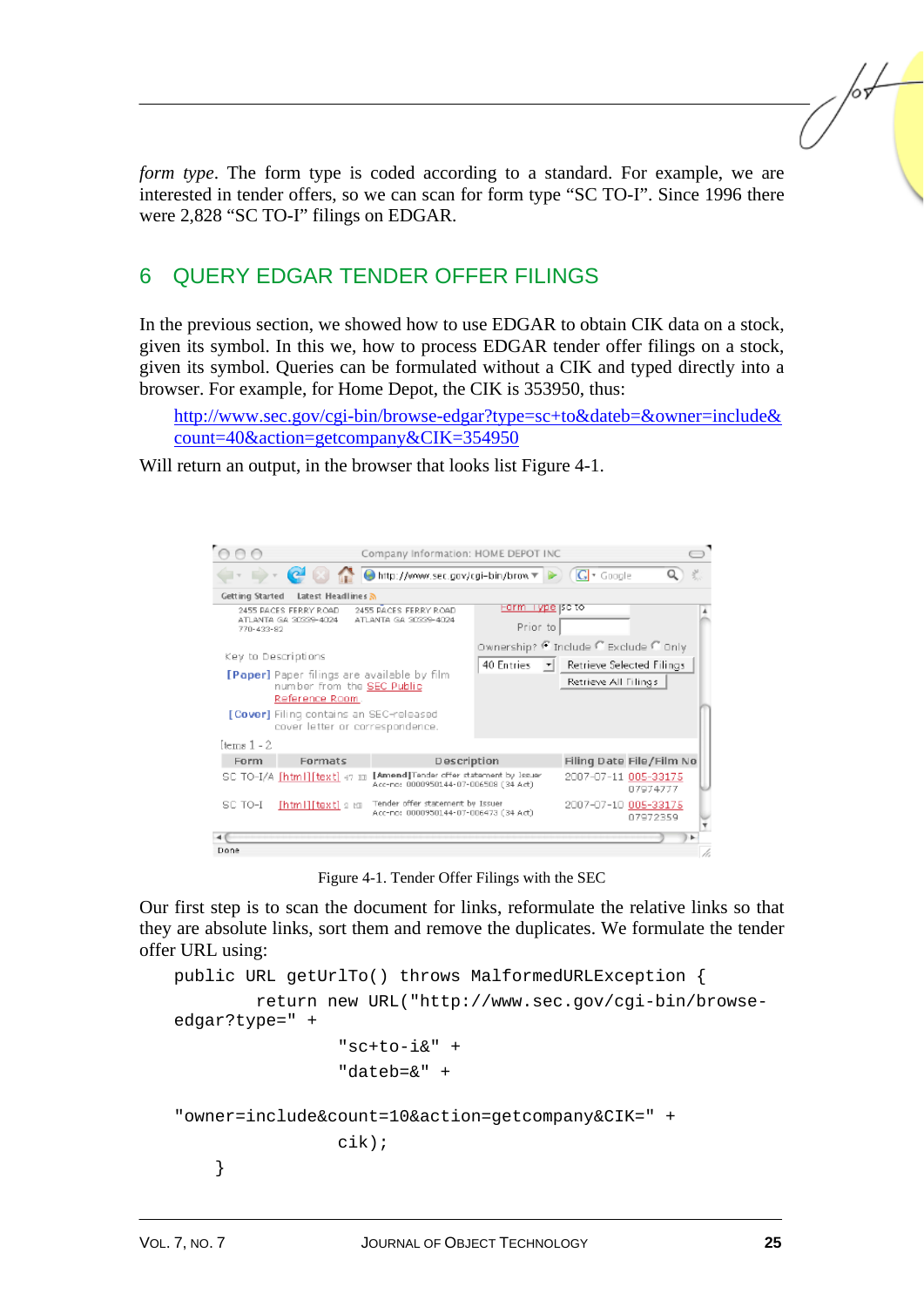```
And we can test our href link parser using: 
   public void test() throws IOException, BadLocationException 
   { 
             System.out.println(cik); 
            LinkParser lp = new LinkParser(getUrlTo());
            urls = lp.getURLs();
             System.out.println(lp.getBase()); 
             PrintUtils.print(urls); 
         } 
Where the heart of the links parser is given by: 
   public class LinkParser extends 
   HTMLEditorKit.ParserCallback { 
         private HTML.Tag startTag = null; 
         private HTML.Tag endTag = null; 
         private String lastText = ""; 
         private SortableVector links = new SortableVector(); 
        private URL base; 
        public LinkParser(URL url) throws IOException, 
   BadLocationException { 
            base = url;
             DataMiningUtils.mineParser(this, url); 
         } 
         /** 
          * sorts the links and removes the duplicates. 
          * @return properly formatted absolute urls, no e-
   mails, no javascript. 
          */ 
         public URL[] getURLs() { 
             links.removeDuplicates(); 
            URL urls[] = new URL[links.size()];for (int i=0; i < urls.length; i++){
                  try { 
                      urls[i]= new 
   URL((String)links.elementAt(i)); 
                  } catch (MalformedURLException e) { 
                      e.printStackTrace();
```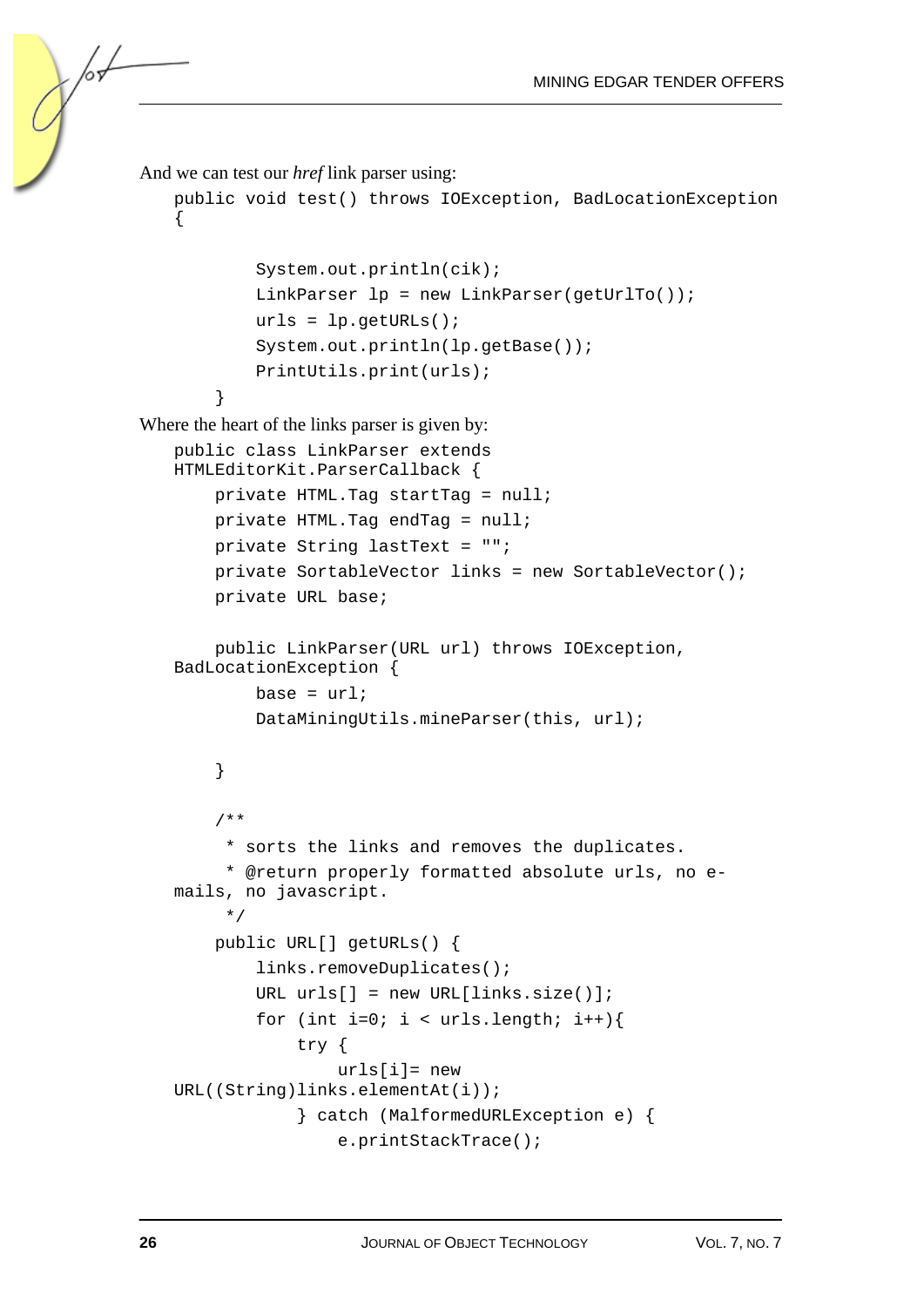```
 } 
 } 
         return urls; 
     } 
     public void handleStartTag(HTML.Tag startTag, 
MutableAttributeSet a, int pos) { 
         this.startTag = startTag; 
         if (startTag.equals(HTML.Tag.A)) { 
             String href = (String) 
a.getAttribute(HTML.Attribute.HREF); 
            if (href != null) {
                 processHref(href); 
 } 
 } 
     } 
    private void processHref(String href) { 
         if (href.startsWith("javascript:")) return; 
         if (href.startsWith("mailto:")) return; 
         try { 
            URL url = new URL(base, href); if (url != null) 
                 links.addElement(url.toString()); 
         } catch (MalformedURLException e) { 
             e.printStackTrace(); 
         } 
 }
```
We selected to ignore the *mailto* and *javascript* based *hrefs* as these are not important to our application.

The output follows (the CIK leads the way):

354950

http://www.sec.gov/cgi-bin/browse-edgar?type=sc+toi&dateb=&owner=include&count=10&action=getcompany&CIK=354950

http://www.sec.gov/Archives/edgar/data/354950/000095014407006473/0000950 144-07-006473-index.htm

http://www.sec.gov/Archives/edgar/data/354950/000095014407006473/0000950 144-07-006473.txt

http://www.sec.gov/Archives/edgar/data/354950/000095014407006508/0000950 144-07-006508-index.htm

/sŁ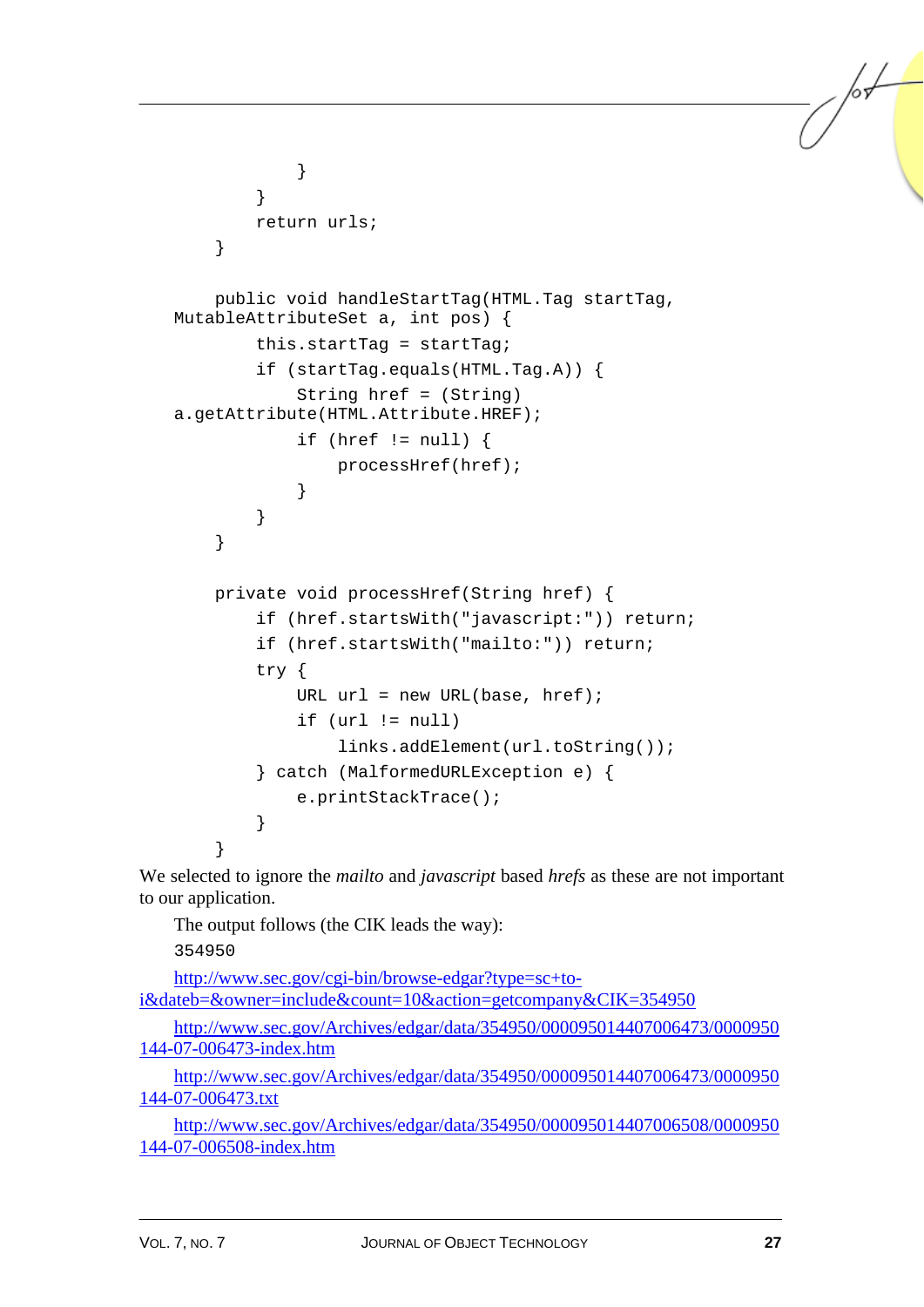| http://www.sec.gov/Archives/edgar/data/354950/000095014407006508/0000950<br>144-07-006508.txt       |
|-----------------------------------------------------------------------------------------------------|
| http://www.sec.gov/cgi-bin/browse-<br>edgar?action=getcompany&CIK=0000354950&owner=include&count=10 |
| http://www.sec.gov/cgi-bin/browse-<br>$edgar9 action–getcompany&SIC-5211&cdowner–include&count-10$  |

 $\sqrt{\frac{1}{2}}$ 

edgar?action=getcompany&SIC=5211&owner=include&count=10

http://www.sec.gov/cgi-bin/browseedgar?action=getcompany&State=GA&owner=include&count=10

http://www.sec.gov/cgi-bin/browse-edgar?action=getcompany&filenum=005- 33175&owner=include&count=10

http://www.sec.gov/cgi-bin/browse-edgar?action=getcurrent

http://www.sec.gov/edgar/searchedgar/webusers.htm

http://www.sec.gov/index.htm

http://www.sec.gov/info/edgar/forms/edgform.pdf

http://www.sec.gov/info/edgar/ofis.shtml#access

Since we are only interested in the links to tender offers, we isolate the *hrefs* that end with *.txt*:

http://www.sec.gov/Archives/edgar/data/354950/000095014407006473/0000950 144-07-006473.txt

http://www.sec.gov/Archives/edgar/data/354950/000095014407006508/0000950 144-07-006508.txt

## 7 PARSING TENDER OFFERS

The previous section shows how to obtain all the relevant links that the SEC has in Edgar for tender offers. The next bit is a tad tricky. The first step is to construct the target data structure of the parsing operation:

```
public class DarTo { 
     private String symbol=null; 
     private double min=-1; 
     private double max=-1; 
     private Date initialTerminationDate=null; 
     private boolean oddLotHonored = true;
```
In a Dutch tender offer, managers select a price range for tendering and announce the number of shares to be repurchased, the termination date of the offer and whether or not the odd-lot rule is in effect. Where an odd lot is defined as a number of shares that is less than 100. When the "odd lot rule" is in effect, the company will purchase any lot of shares less than 100, without proration. Proration occurs when more stock is tendered than the company is authorized to purchase.

Using Edgar filings on tender offers is surprisingly difficult. There are no standards for the statement and there is a good deal of variation from one statement to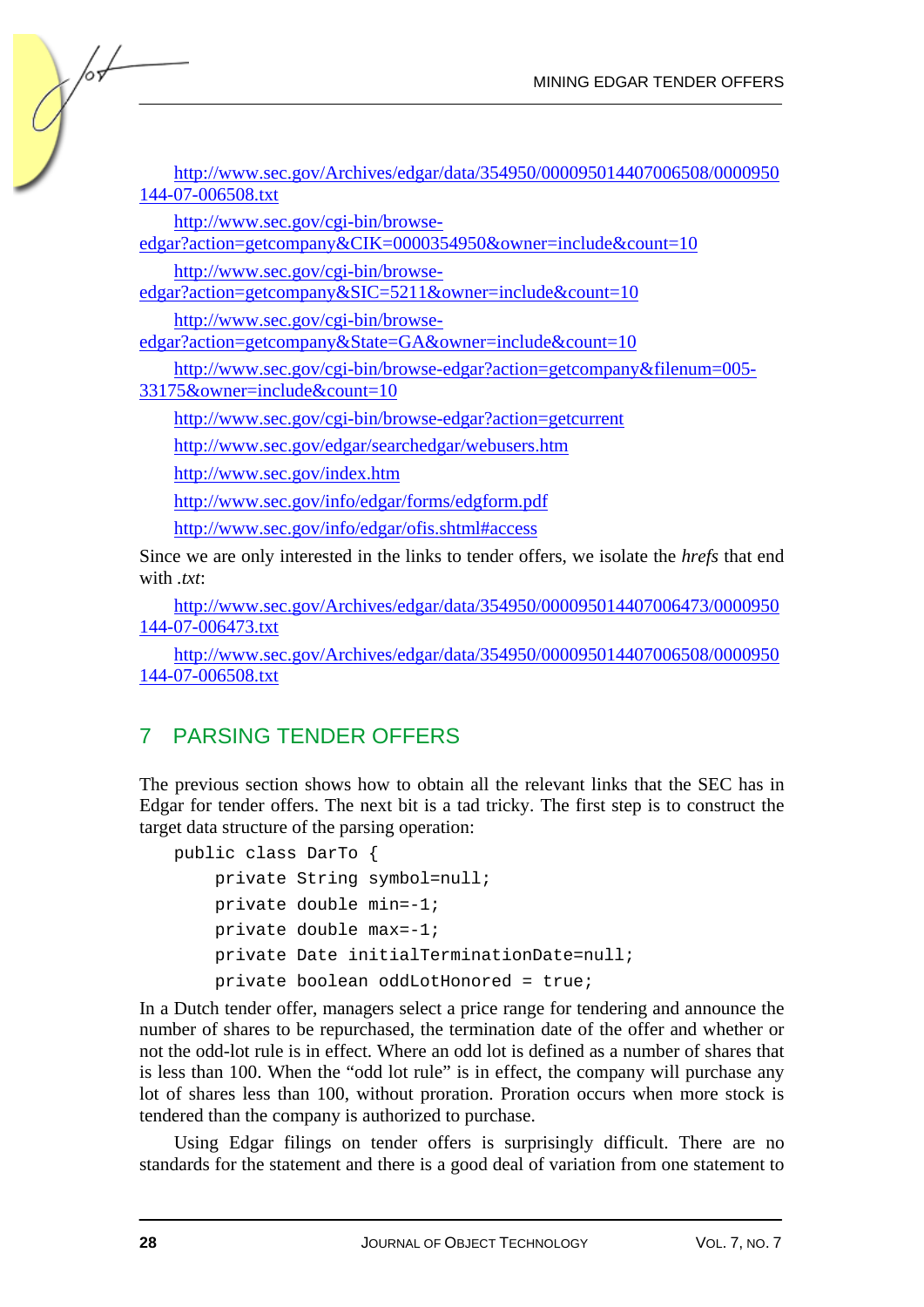the next. Still, using ad-hoc string manipulation techniques, we were able to derive the following information from the Edgar database:

```
symbol, min, max, term date, odd lot 
   hd,39.0,44.0,8/16/2007,true 
   d,82.0,92.0,8/07/2007,true 
   schw,19.5,22.5,6/29/2007,true 
   brks,16.5,19.0,5/31/2007,true 
   biib,47.0,53.0,6/26/2007,true 
   entg,11.0,12.25,6/08/2007,true 
The high-level API for doing this makes the job looks easy and reliable. It is neither. 
   System.out.println(DarTo.getHeader());
             String symbols[] = { 
                  "hd","d","schw","brks","biib", 
                    "entg" 
             }; 
            for (int i=0; i < symbols.length; i++) testEdgar(symbols[i]); 
             System.out.println("done"); 
The heart of the parser is given by: 
   private void parseDar(URL url) { 
             //System.out.println(url); 
             parseDar(UrlUtils.getOneBigUrlString( 
                               url.toString())); 
         } 
         private void parseDar(String text) { 
             text = 
   StringUtils.removeOddCharacters(StringUtils.removeNewLines(
   text.toUpperCase())); 
             if (text.contains("ODD LOTS")) 
                  darTo.setOddLotHonored(true); 
             darTo.setMax(StringUtils.getMax(text)); 
             darTo.setMin(StringUtils.getMin(text)); 
   darTo.setInitialTerminationDate(StringUtils.getTerminationD
   ate(text)); 
    }
```
We obtain the contents of the URL as one large string, convert it to upper case, strip out the control characters and some of the HTML tags. We then set to work with adhoc string manipulations:

```
public static double getMax(String text) {
```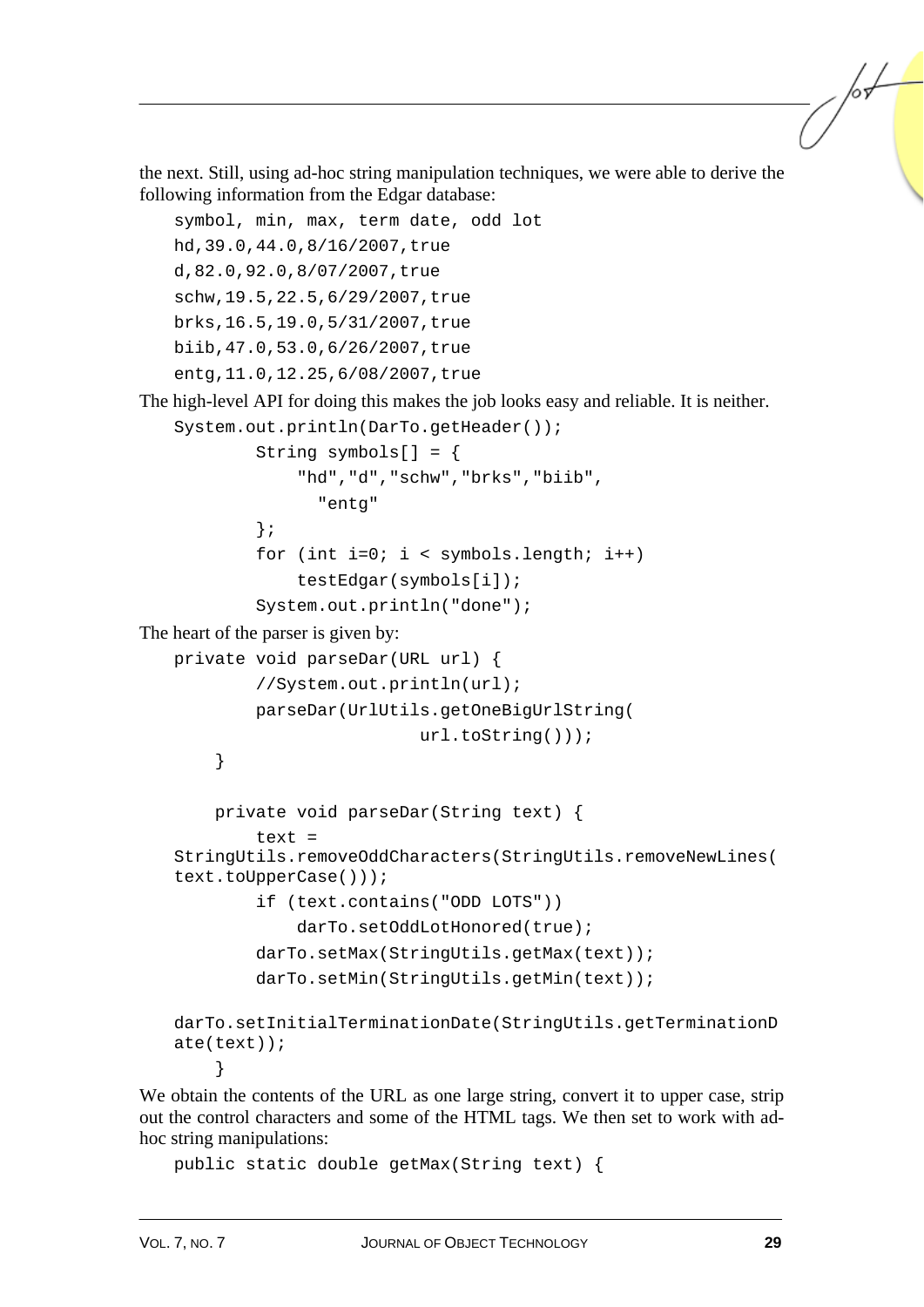```
 Pattern pattern = Pattern.compile("NOT GREATER THAN 
 ^+ usDollarCurrencyPattern); 
        Matcher maxMatcher = pattern.matcher(text);
         if (maxMatcher.find()) { 
             return Double.parseDouble(maxMatcher.group(1)); 
 } 
         return -1; 
     }
```
Where the simplified currency pattern is given by:

```
// a non-comma delimited currency with two decimal points 
     private static final String usDollarCurrencyPattern = 
"\setminus\([0-9]*.[0-9]{2})";
```
For the termination date of the auction, we use:

```
public static Date getTerminationDate(String s) { 
         String iso1 = isolate(s, "WITHDRAWAL RIGHTS ", 
                  "UNLESS THE OFFER IS EXTENDED"); 
         if (iso1==null) return null; 
         final String iso2[] = iso1.split("ON"); 
         return DateUtils.getLongDate(iso2); 
     }
```
The *isolate* method strips off the prefix and the postfix string from the source, leaving a smaller, string of interest:

```
public static String isolate(String source, String prefix, 
String postfix) { 
         if (!source.contains(prefix)) return null; 
         if (!source.contains(postfix)) return null; 
         int start = source.indexOf(prefix) + 
prefix.length(); 
         int end = source.lastIndexOf(postfix); 
         if (start > end) return null; 
        return source.substring(start, end);
     }
```
#### 8 CONCLUSION

In this paper we disclosed techniques that make use of the *HTMLEditorKit* and ad-hoc parsing to extract numeric, context-sensitive table data, from the web. This technique presents some reusable code, along with a plug-in style callback-parsing framework that is sensitive to changes in URL protocol and presentation data.